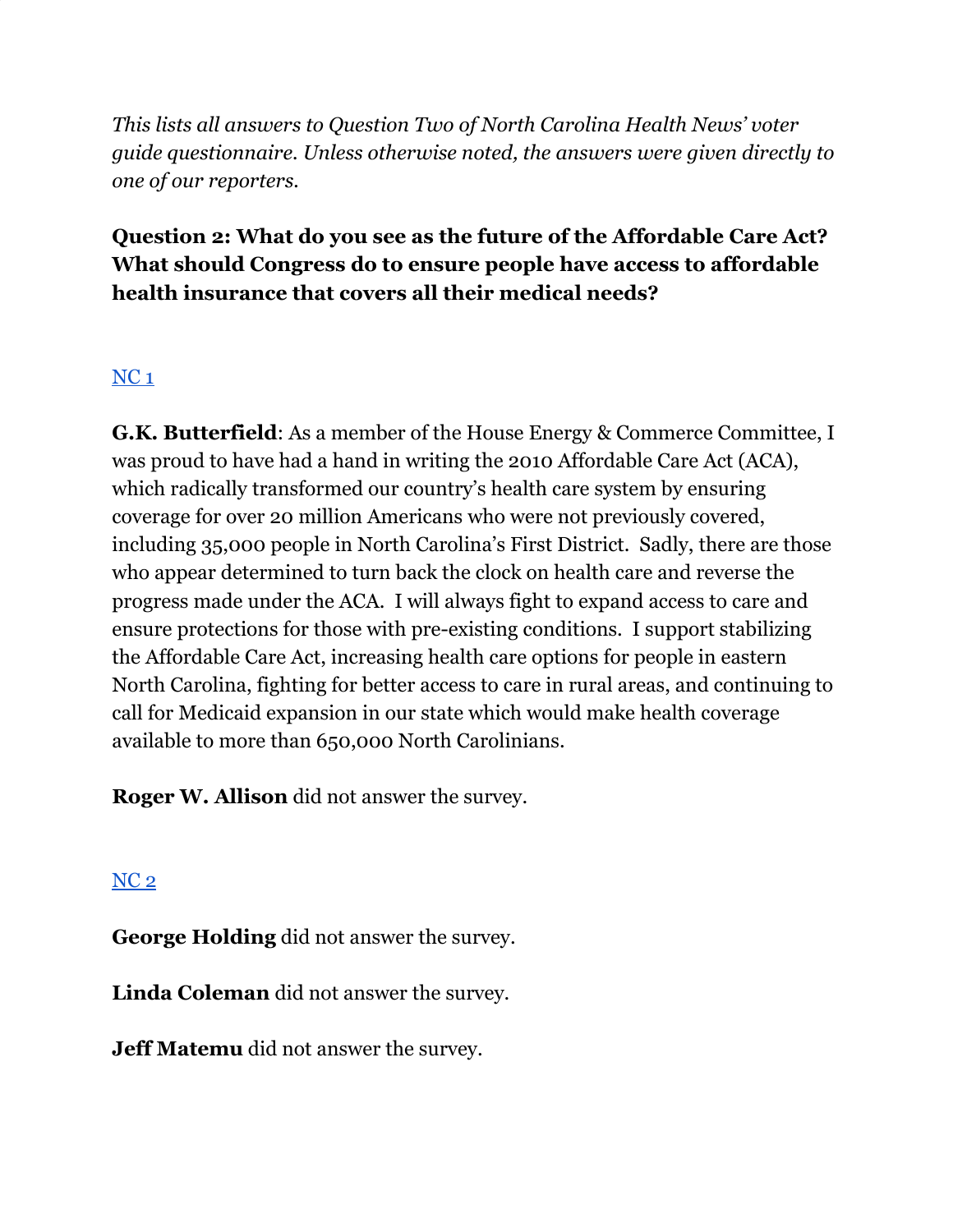#### $NC<sub>3</sub>$  $NC<sub>3</sub>$

**Walter Jones** did not answer the survey.

#### [NC](https://docs.google.com/document/d/1cAsotr6xS9I-V4NP1ueB3T1dzRsHO07YN2hMv9b4xU0/edit?usp=sharing) 4

**David Price:** Studies show that getting people the dental, vision and hearing care they need helps to prevent chronic illness and can reduce future health care costs. Is this on your agenda?

The Affordable Care Act was one of the best votes I've ever cast, and I have fought to protect it against Republican attacks. Thanks to the Affordable Care Act, over twenty million Americans have secured health coverage for the first time, and quality of care continues to improve for everyone who is insured, regardless of their insurer. We must now build on the success of the ACA by allowing it to work as intended, expanding Medicaid in states like North Carolina and providing cost-sharing reductions to insurers. I will also continue to work with my colleagues in a bipartisan manner to make more common-sense reforms to our health care system.

Ensuring all Americans have access to dental, vision, and hearing services remains a public health imperative. As a co-founder of the Congressional Vision Caucus and a member of the Congressional Hearing Caucus, I am dedicated to funding and strengthening policy on vision and hearing-related programs. It is also crucial for the federal government to provide funding for research, prevention, and public health priorities, including access to treatment and rehabilitation. Additionally, I have cosponsored the Action for Dental Health Act, which would establish federal grant programs to bring dental care to people who need it.

**Barbara Howe**: The Affordable Care Act was a colossal mistake. Federal government meddling in the health care industry has caused health care costs to rise astronomically. We must do everything we can do to get healthcare decisions back into the hands of individuals and their medical providers and out of the hands of insurance companies and politicians. To that end, individuals should be able to buy insurance policies that are designed for their needs, not c overages mandated by government. The medical field should be less regulated, so that individuals can get simple medical needs through a multitude of healthcare providers such as nurse practitioners and physician assistants and leave doctors to the big problems.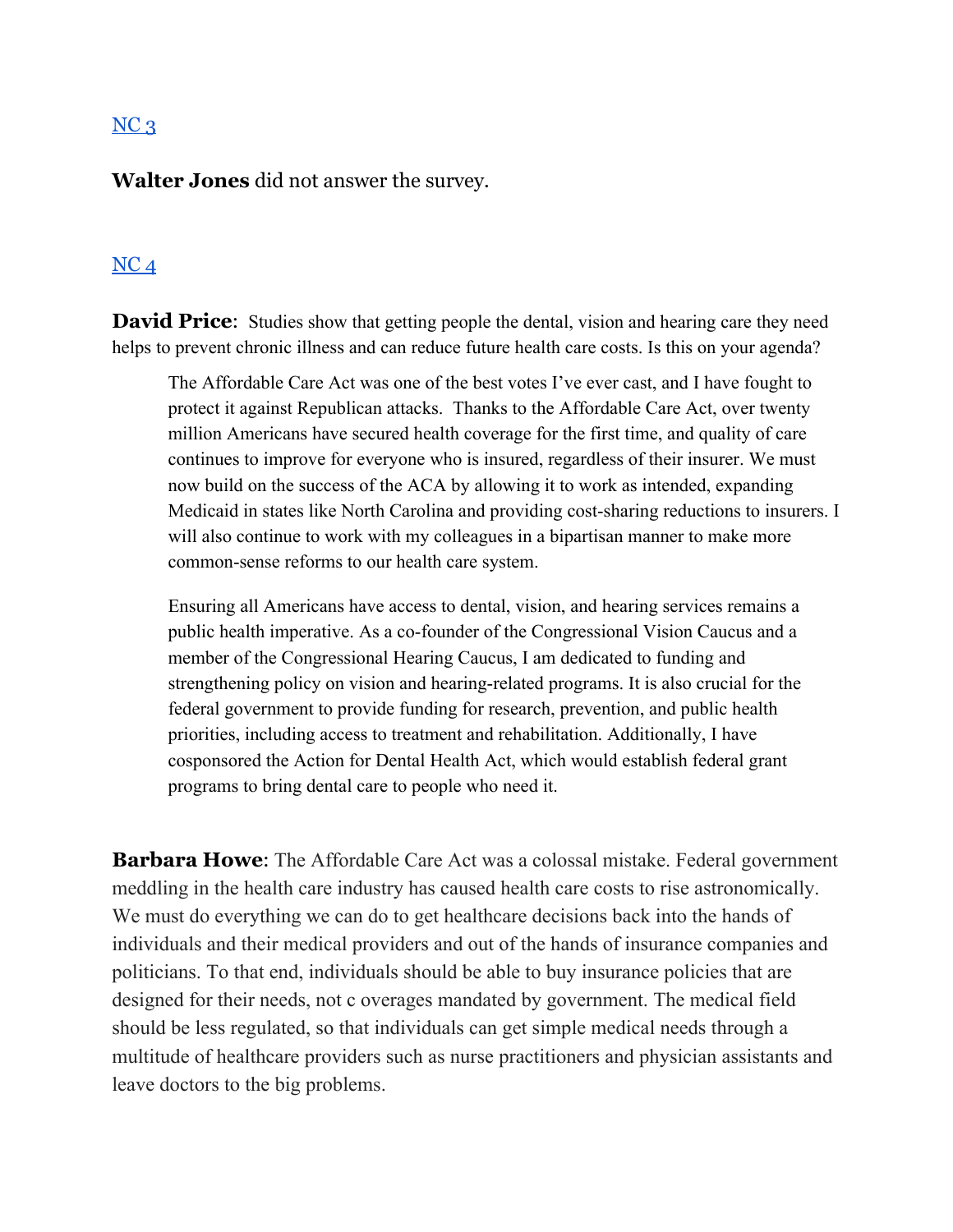I agree that preventive care is a great way to keep down healthcare costs, but that is the responsibility of individuals, not government.

**Steve A. Von Loor** did not answer our survey.

# $NC<sub>5</sub>$  $NC<sub>5</sub>$

**Virginia Foxx** did not answer the survey.

**DD Adams:** A careful look at the data shows that cost went down went all people were required to participate in health insurance. Ultimately, we need single-payer insurance. The U.S. is the only developed nation using the patchwork of public and private payments. Single payer national health insurance would resolve virtually all of the major problems facing America's health care system today. Under a single-payer system, no one would be without health insurance, and cost savings might be achieved through a reduction in administrative expenses coupled with an emphasis on preventive medicine and the universal adoption of electronic medical records. Whether we move to Medicare for all or some other approach, it is time to make the move to single payer.

## [NC](https://docs.google.com/document/d/1cAsotr6xS9I-V4NP1ueB3T1dzRsHO07YN2hMv9b4xU0/edit?usp=sharing) 6

**Mark Walker** did not answer our survey.

**Ryan Watts** did not answer our survey.

## [NC](https://docs.google.com/document/d/1QKoGh33FjmS89YNY1wDfJ6fB9ikH0fC117WjizExMhc/edit?usp=sharing) 7

**David Rouzer** did not answer the survey.

**Dr. Kyle Horton**: We should work to improve the Affordable Care Act and strengthen it based on what we learned from the issues in implementation. Unfortunately, after 7 years of a dialogue to repeal and replace the ACA by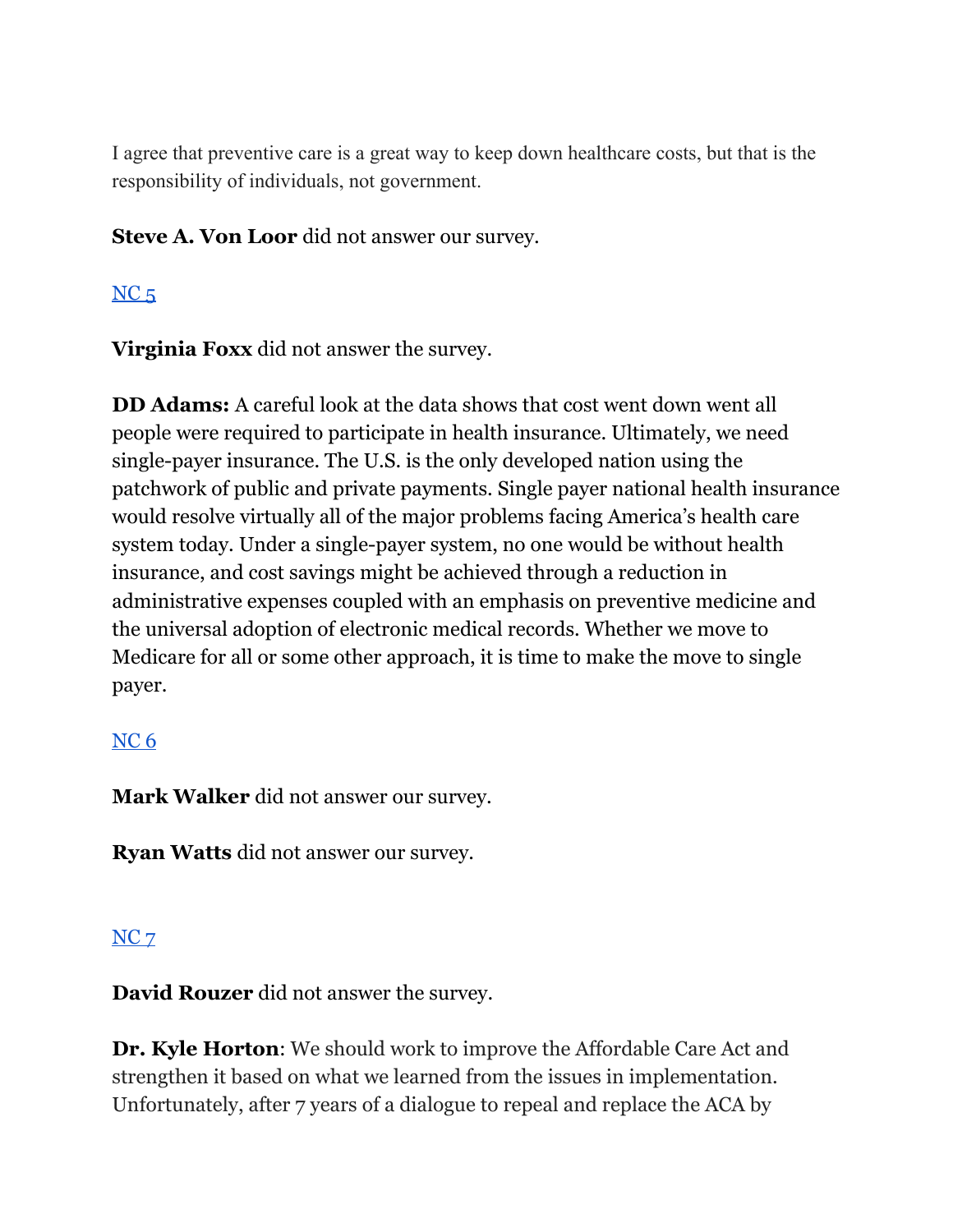leaders in Congress, we've learned that there was no plan. As a doctor, I understand that every American deserves quality health care. We should strengthen the ACA by gradually expanding Medicare — first by lowering the eligibility age to 50, then by creating a public option for anyone who wants to buy in, and then move to making Medicare available to anyone who chooses it. In the Southern states, like North Carolina, where leaders chose not to expand Medicaid, because they put partisan politics over people's lives, we should federally expand Medicaid with a regional marketplace. This would ensure that we have a safety net to cover the most vulnerable Americans — including our seniors, kids, and the disabled. By expanding Medicare and Medicaid incrementally, we can better invest in preventive care, protect those with pre-existing conditions, and address skyrocketing drug costs by collectively negotiating drug prices. This unified public safety net system would allow price transparency, accountability, and more health care choices.

## [NC](https://docs.google.com/document/d/1cAsotr6xS9I-V4NP1ueB3T1dzRsHO07YN2hMv9b4xU0/edit?usp=sharing) 8

**Richard Hudson** did not answer our survey.

**Frank McNeill** did not answer our survey.

## [NC](https://docs.google.com/document/d/1cAsotr6xS9I-V4NP1ueB3T1dzRsHO07YN2hMv9b4xU0/edit?usp=sharing) 9

**Mark Harris**: I think we are seeing the Affordable Care Act implode on its own, there's already been some changes that have been pretty dramatic, that I think certainly limit the future of it. One being the repeal of the individual mandate.

I hope the future for healthcare […is] based much more on the free market, [and] that it would be a system where it is affordable and individuals can get access to it. There's three things that we thought were key: one was to allow folks to be able to purchase their health care plans across state lines, which would open it up to more competition among the insurance companies. Second, there would be a cap placed on medical malpractice suits that continue to drive up the cost of healthcare. And then third, there would be a plan whereby health savings accounts would be the centerpiece, with tax credits for those that are setting aside health savings accounts and for employers that are able to provide money into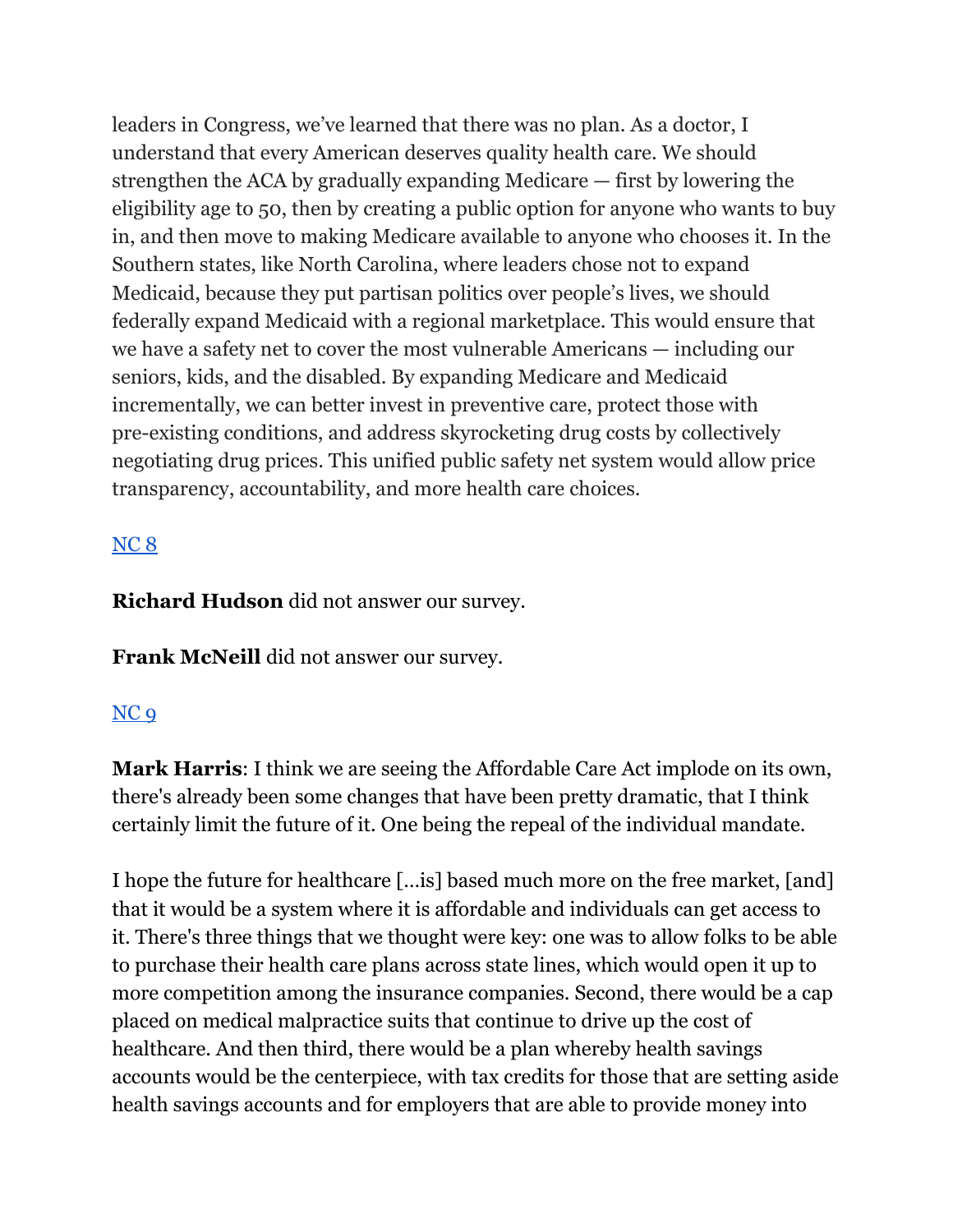health savings accounts for their employees. I think that is going to be the future of healthcare to make it accessible to everybody.

## *Do you think at all about where dental vision and hearing care fits into this?*

[Dental, vision, and hearing care] will probably continue to be add-ons and an option that people will be able to get. Having the insurance companies compete with their policies for that coverage certainly can continue to bring down the cost. I don't think those will be a part of the comprehensive medical insurance plan in the near future.

**Dan McCready**: Healthcare premiums are too high for too many North Carolinians, and our healthcare system is broken. We need to ensure that we keep the best parts of the ACA, including pre-existing conditions protections and essential health benefits, while fixing the parts that don't work. That means having the courage to take on special interests to lower costs.

**Jeff Scott**: Insurance should cover unpredictable health care expenses. Third-party payer systems that "cover all medical needs" are flawed since they mix the routine, predictable expenditures with the emergencies. Consumers of medical care under ACA have no recourse other than to stop paying high premiums or risk medical and financial catastrophe. To make matters worse, consumers then pay exorbitant prices at the point of sale in a doctor's office. The reason to scrap ACA is that costs will continue to spiral out of control until customers can get to the real price of healthcare as opposed to the fake and inflated prices that appear on medical bills. In Congress, I will work to return to a system where consumers and their representatives demand accurate prices and quality of care information. In answer to the corollary, I agree that, to reduce future costs, preventative testing and early intervention makes sense for most consumers

## [NC](https://docs.google.com/document/d/1EwcDTcuh6JGaw8mrxqMd1mif60VC1AoJttBCXQFIKtA/edit?usp=sharing) 10

**Patrick McHenry** did not answer our survey.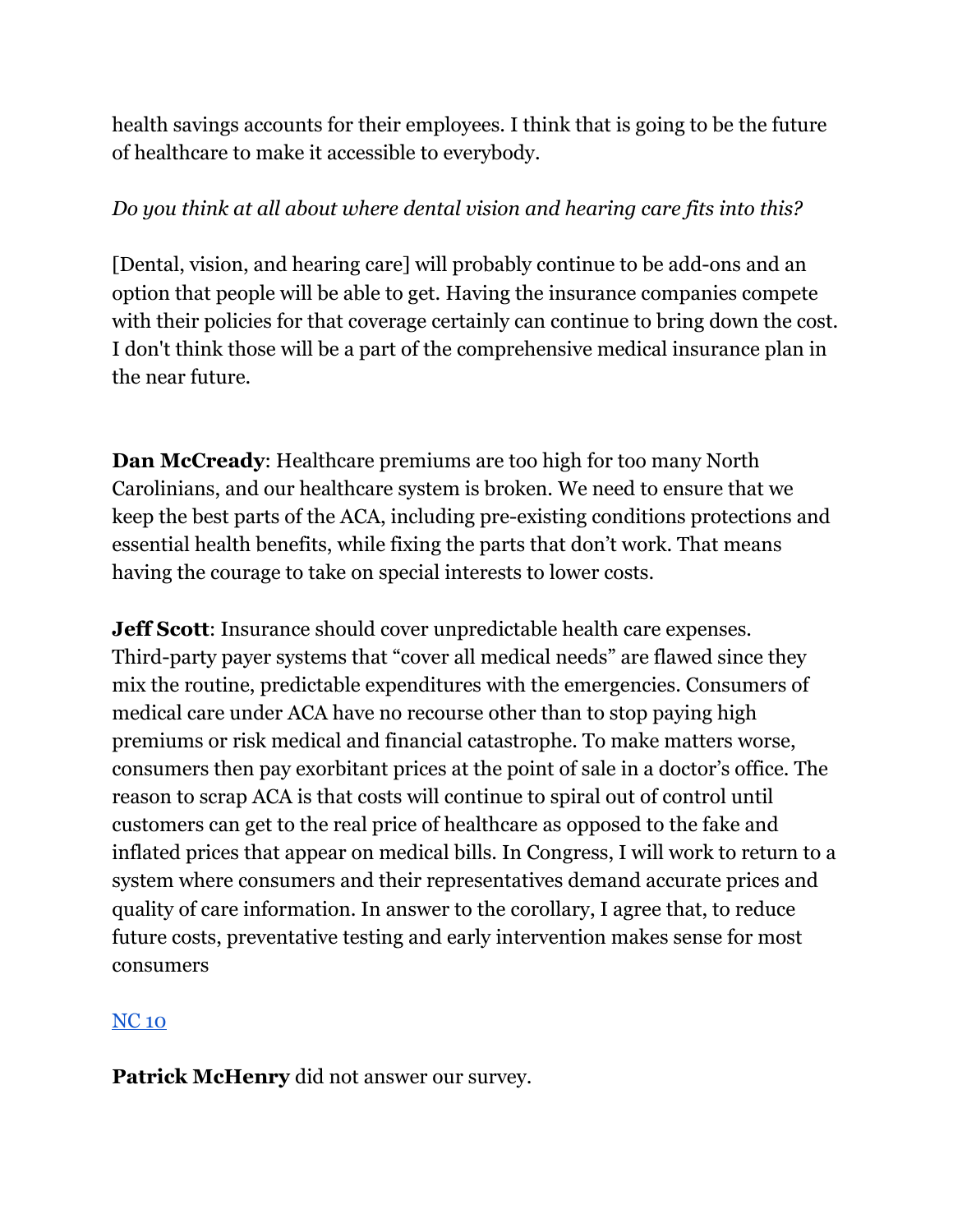**David Wilson Brown**: I think we're going to have to move to single payer. I think that the ACA was set up be a way to keep the system we have but strengthen it [and] make it accessible to more [people]. But with the use of lobbies to continually weaken the provisions that helped make it financially viable, it's become apparent that we have a middleman industry that takes profits solely off of denying care. We're paying a significant portion, I think 500 billion, to the private industry.

If we cut that out, then the savings to the American people can […] cover the gaps where it's necessary and provide that same level of coverage that so many seniors will swear to as being superior to what they had […] throughout their life to everyone, and we deserve that.

If we could not get there, one option would be Chris Murphy's Choose Medicare Act as a means to prove that the Medicare system can hold more, [and] to restore the public option that was stripped away from the ACA. I still think that the only viable option to save the country money and to get actual health care for everyone is to move to a single payer system.

We need to be more proactive in wellness care for people and not just dealing with symptoms or chronic diseases or conditions. If we had more proactive care, people could go to a doctor and understand what would be necessary to keep them healthier. [We should] give options for that as opposed to just responding to symptoms after they've occurred

# [NC](https://docs.google.com/document/d/1EwcDTcuh6JGaw8mrxqMd1mif60VC1AoJttBCXQFIKtA/edit?usp=sharing) 11

**Mark Meadows** did not answer our survey.

**Clifton B. Ingram** did not answer our survey.

**Phillip Price:** I support House [Resolution](https://www.congress.gov/bill/115th-congress/house-bill/676) 676, "Expanded and Improved Medicare for All", and nothing short of that.

I'm a recipient of the Affordable Care Act currently and it helped me a great deal. I know it's not a fix-all. It's a step in right direction but because North Carolina failed to expand Medicaid through the Affordable Care Act there have been a lot of people that have been allowed to fall through the cracks.